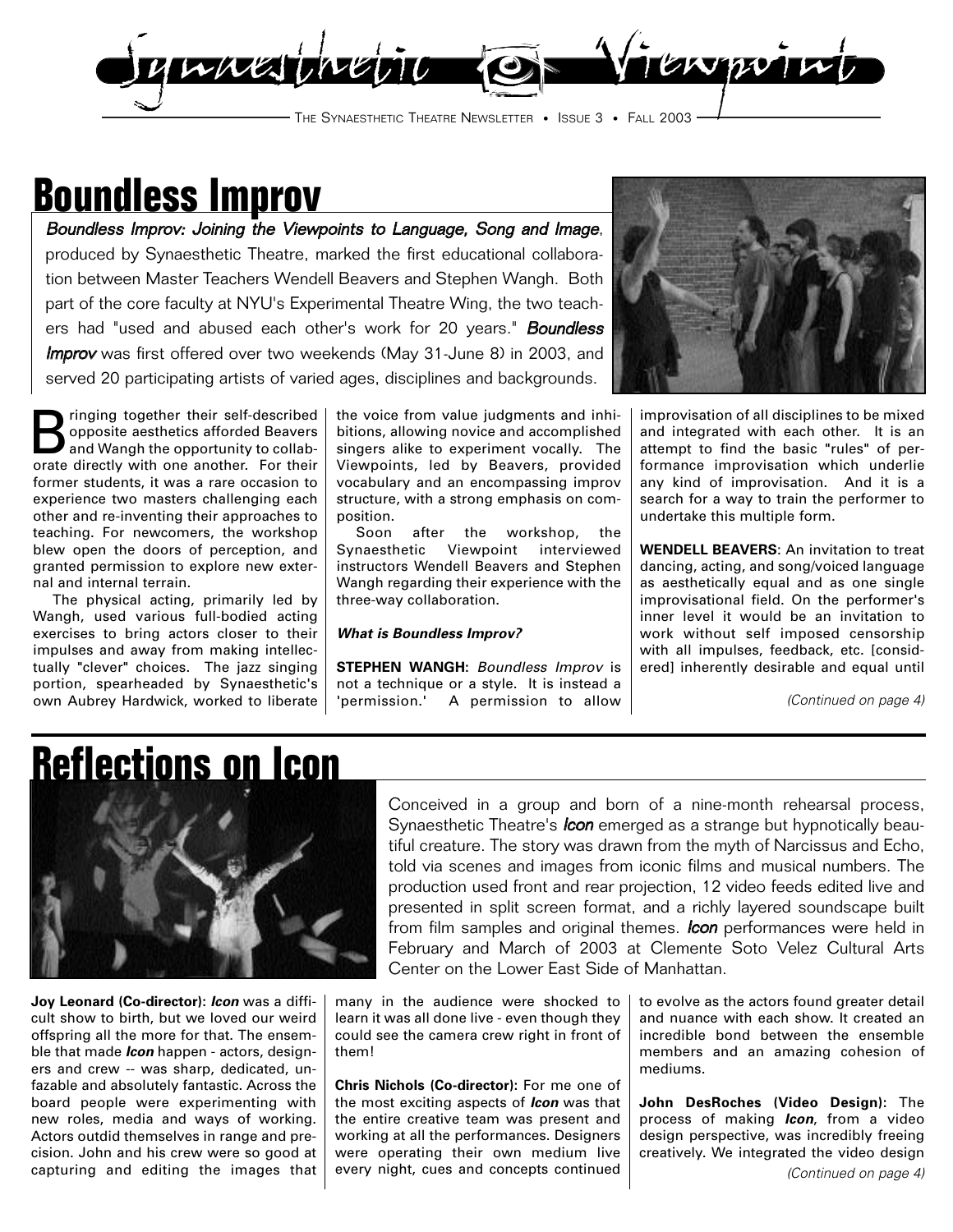# **Upcoming Projects**

As we enter the Fall of 2003, Synaesthetic is percolating all kinds of new ideas and methods. Company members are busily inventing, researching, training and planning for more advanced workshops and original productions.

## **Spring 2004 Production**



Synaesthetic's producers and directors have entered the early<br>
sonception stage for our next show. Living in the shadow of<br>
9/11 and the ongoing (official or unofficial) War on Terror,<br>
the political because deaply persona conception stage for our next show. Living in the shadow of the political has become deeply personal. As individuals, we find ourselves asking - how can I pursue my own life, liberty and happiness with a clear conscience?

We look about and find ourselves in a vast Wasteland, which exists between Utopia (Nowhere) and Dystopia, between the brutal force of the Jihad and the imperialism of the Empire. It is the ideal space for the retelling and recreation of our mutual histories.

This is where our next piece is rooted, in a search for individual power and accountability. So far, we see a Warrior traveling one of the many paths in this barren 21st century landscape, one who seeks truth, balance and a way of action in the midst of chaos and destruction. We want to explore the genesis of the Warrior Spirit - the moment

"Like fire covered by smoke, like a mirror covered by dust … just so is the wisdom in humankind covered over by the insatiable fire of desire, the constant enemy of the wise."

Bhagavad-Gita III.38-39

from which action and conviction arise - in an environment as morally ambiguous as the one we find ourselves in today.

Synaesthetic plans to produce this next piece in May of 2004. For more information about the production as it develops, please visit **http://www.synaesthetic-theatre.com/wasteland**.

### **New concepts & workshops**

In the spirit of ongoing experimentation, Synaesthetic's productions have devised a new structure for concept development, enabling more company members to actively engage in this exciting early state of the creative proce n the spirit of ongoing experimentation, Synaesthetic's producers have devised a new structure for concept development, exciting early state of the creative process. Working in small groups, we will take these 3 fledgling concepts through the paces- -researching, brainstorming and outlining various layers of literary, visual and philosophical sources. This alchemy of materials provides the foundation of the Syn-aesthetic, an architecture of tension between multiple perspectives. Typhoid Mary, the ancient House of Atreus and the Blood Countess (a.k.a. Elizabeth Bathory) are all central figures around which new show concepts are coalescing.

Following the concept development period, Synaesthetic will spend October and November work-shopping techniques for creating material through collaborative processes. This will include refining our current methods, as well as testing new structures. This period of experimentation will not only feed our next rehearsal process, but also allows us to further codify our creative methods for training purposes. We intend to offer a new training workshop for directors and performers in June '04 (dates TBA) that will focus on collaborative generation.



# **Viewpoints Workshop: 10/18/03**

The four-hour workshop serves as an introduction to the Viewpoints for<br>new-comers, while also providing a<br>hack to basise review for performance with introduction to the Viewpoints for new-comers, while also providing a back-to-basics review for performers with some Viewpoints experience. By mixing veteran viewpointers and newcomers, and taking ample time with the introduction of each element, Synaesthetic creates a challenging and engaging environment for exploration and personal discovery.

**WHERE: Broome Corner Studio (425 Broome Street, #4R)**

**WHEN: Saturday, October 18, 2:30 pm - 6:30 pm**

**COST: \$20**

**RESERVE: call 212.696.6721 or email viewpoints@synaesthetic-theatre.com**

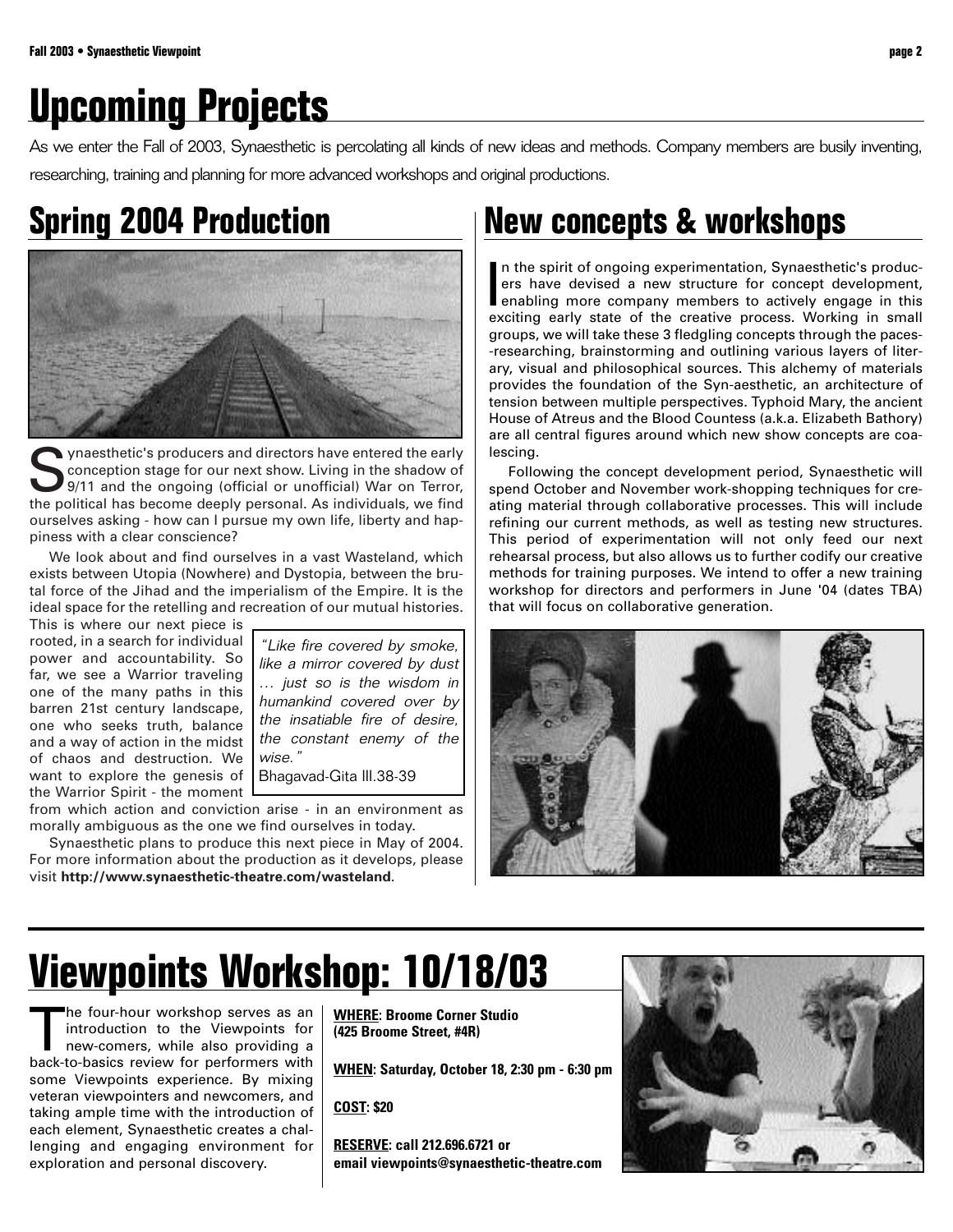# **Opening the Box further**

he creators of openthebox.net have devoted much of the summer to developing more material. Additional dialogue has been written and recorded, new worlds have been added to both Prometheus and Frankenstein, and ideas that were only hinted at in the stage show **Tamatebako {the box}** have been expanded. The site has nearly doubled in size with the additions. If you haven't visited the box recently log on to enjoy the newest material in Synaesthetic's ever-evolving cyber creation tale.

**GO TO: www.openthebox.net hackcode: RY0MA**



# **Building a Strong Foundation**

Since January, Synaesthetic Theatre has been working hard to strengthen the organizational health of the company, under the guidance of Board Chair Jessica Baker. Here are a few brief words on recent administrative achievements, and suggestions for tax-deductible donations!

Inrough the assistance of Volunteer Lawyers for the Arts, Synaesthetic Theatre established a business relationship with Paul, Hastings, Janofsky, and Walker, LLP, a world-wide law firm. This generous firm has graciously provided us with pro-bono legal services, and thanks to their assistance Synaesthetic Theatre is now officially incorporated in the state of New York. We plan to continue working with Paul, Hastings, Janofsky, and Walker, LLP in filing for federal not-for-profit designation. We would very much like to thank this wonderful firm for the support they have provided us in this crucial step in our organizational development.

Creating and defining the roles of the Board of Directors is another achievement of 2003, and we are proud to announce that our first official Board of Directors includes Jessica Baker, Chris Nichols, Joy Leonard, and David Crittenden. Next year the Board will be coordinating federal not-for-profit applications, as well actively recruiting executive assistance from our community of Synaesthetic supporters. We are continually looking to grow our base of experienced, business-minded individuals who believe in our mission and would like to offer their assistance in helping us achieve our goals.

Overall, it has been an exciting season of change and improvement inside Synaesthetic Theatre. With your continued support, we look forward to taking more strides forward as we strive towards an increasingly stable & successful company!

### **Want to help?**

If you or someone you know would be interested in helping Synaesthetic Theatre reach the next level and would like to volunteer to assist our Board of Directors, please contact:

### **jessica@synaesthetic-theatre.com**

Synaesthetic Theatre is always in need of theatrical/multimedia hard goods and in-kind donations. Do you have a storage room filled with old TVs or digital projectors that you just can't find a spot for? Send them to us! Did that dream of having your own band fizzle out, and now you're stuck with a sound board with nothing to input?? We'll take it!! Are you staring at a large empty space and thinking, "Hmmm, now what could I use this for?" Give us a call! We need space!! If you have any question regarding whether Synaesthetic Theatre could use what YOU have to offer, give us a call. All donations are 100% tax-deductible.

## **Greetings and Farewells**

ynaesthetic says a resounding "Welcome back!" to Jessica Baker, who previously assisted the company on an "as needed" freelance basis, both on and offstage. She performed in **ROT** as the voice of The Judge, performed on cello in **Ophelia's Madness**, and worked as part of the onstage crew in **Icon**. Behind the scenes, over the past five years Jessica frequently worked with the company as an on-call consultant for financial matters, long range planning, and general management based advising. Recently, she expressed her willingness to expand her responsibilities with the company, and we excitedly invited her to serve as a more permanent part of the Synaesthetic producing team. Her past experience as the Managing Director of the LOFT Theater and her current work as the Facilities Manager for Blue Man Productions has provided her with a great amount of knowledge which, happily for us, she is willing to share. We are thrilled to induct such a level-headed,<br>forward-thinking and multi-talented forward-thinking and woman into our ranks!

At the same time, Synaesthetic sadly says good-bye to longtime company mem-

ber, Maximilian Frey. Most recently seen in **Icon** (where his roles included a dead-on Bogey and a pelvis-shaking Elvis) and as the title role in **Shadow of the Invisible Man**, Max brought a strong sense of dedication, determination and strength to the company. We will miss not only his creative voice, but also his commitment to the administrative and producing side of the company, where he directed our Marketing efforts for 3 years. Please join us in wishing him continued success in all his pursuits!